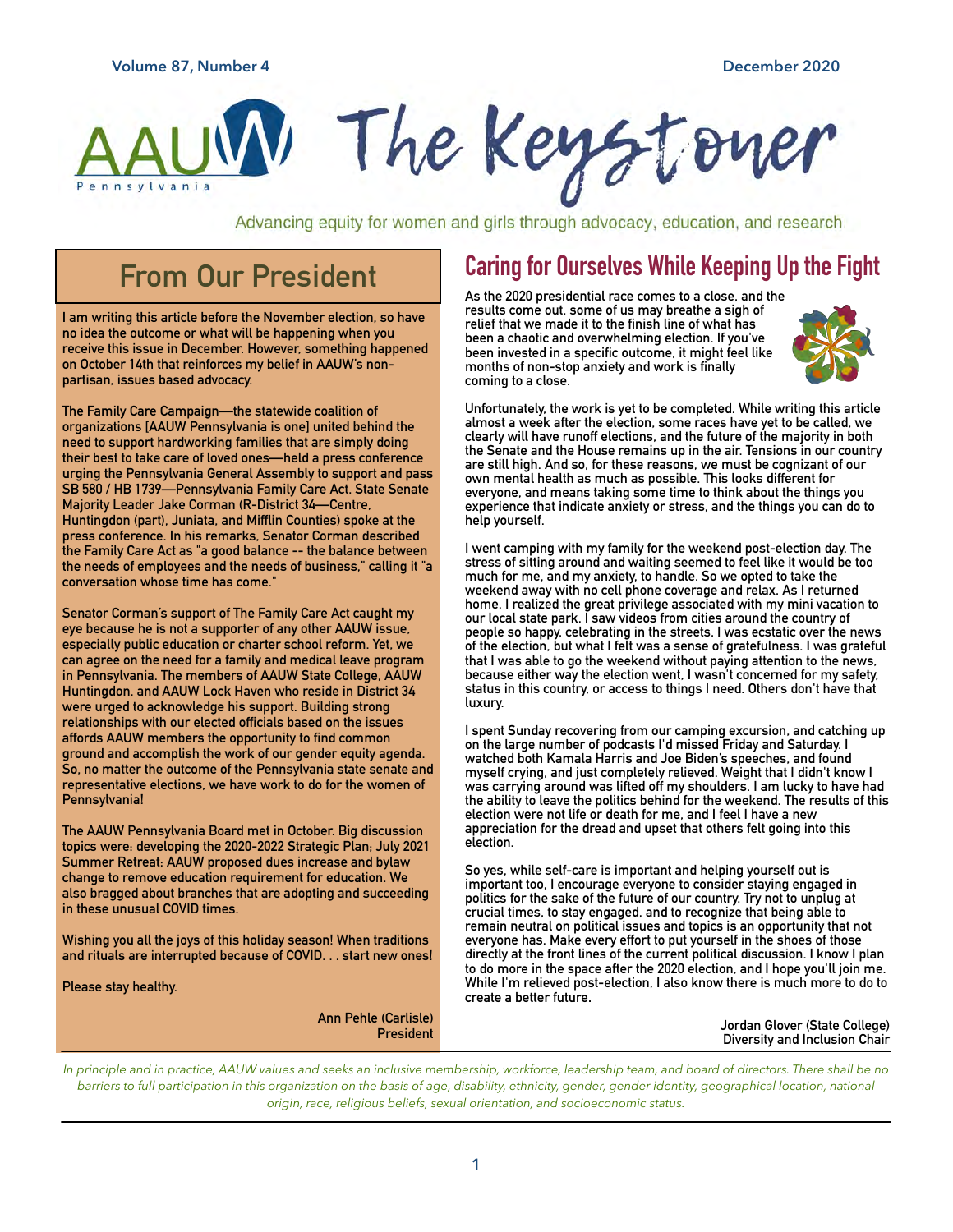# THE AAUW SARE PROGRAM

**The [Five Star Recognition Program](https://www.aauw.org/resources/member/initiatives/5-star-program/) celebrates the efforts of AAUW states, branches and other affiliated AAUW organizations as they continue to advance gender equity on the community, state, and national levels. Affiliates can earn national recognition through five major focus areas:** 

- **Advancement by supporting the greatest needs fund or**   $\sum$ **one of the strategic plan's focus areas;**
- **Communications & External Relations by using web and**   $\sum$ **social media that feature Work Smart Online;**
- **Programs that align with the strategic plan;**
- **Public Policy & Research by moving AAUW's Public Policy agenda forward; and**
- **Governance & Sustainability by ensuring effective leadership succession and strategic plan alignment. AAUW Pennsylvania is participating. Is your branch?**

**Learn more about the program [here](https://www.aauw.org/resources/member/initiatives/5-star-program/). Hear from [two branches](https://www.aauw.org/resources/member/initiatives/5-star-program/) that achieved Five Stars—AAUW Marin (CA) and AAUW Northeast Tarrant County (TX)—about their experiences with Five Star and how it has impacted their work in gender equity.** 



## **Pennsylvania Stars**

**Congratulations to the 9 Pennsylvania branches that achieved the criteria to be awarded stars between July 1, 2019 and October 30, 2020.**

## xxxxx

**5 STARS**

**President**

**Ann Pehle (Carlisle)**

**State College**

**Program; Advancement; Communications & External Relations; Public Policy & Research; Governance & Sustainability**

#### **Easton**

7. 6. 6

 $\bigstar$ 

**Communications & External Relations; Public Policy & Research; Governance & Sustainability; Programs**

**Indiana County**

**Program; Advancement; Communications & External Relations; Public Policy & Research**

**North Hills Pittsburgh**

**Program; Advancement; Communications & External Relations; Public Policy & Research**

### **3 STARS**

**Carlisle Program; Advancement; Communications & External Relations Lansdale**

**Program; Advancement; Communications & External Relations**

**1 STAR**

## **News from AAUW National**

### **National Dues Increase**

**AAUW members received an email on October 30th from Julia Brown, AAUW Board Chair, announcing an increase in Individual Member dues for the next three years. The dues will rise by \$3 for Fiscal Year (FY) 2022, \$5 for FY 2023, and \$5 for FY 2024, making the total dues amount for those years \$62, \$67 and \$72, respectively.** 

**"In order to preserve the viability of this organization we all love, the board needed to take action. Simply put, this measure is essential for AAUW to continue our mission to achieve gender equity.**

**Most nonprofits adjust their dues annually or every other year to keep pace with inflation and rising expenses. However, due to prudent budgetary management, AAUW has been able to keep its dues flat since July 2018. That means that, by the time the first scheduled increase takes effect, we will have maintained three years of dues stability."**

**All but \$3 of your annual dues remains tax deductible. Current life members will not be affected by this change. New life memberships acquired after July 1, 2021, will reflect the higher dues' amounts. College and university membership fees will remain unchanged. AAUW Pennsylvania dues will remain \$10.**

**For more information, watch this candid and transparent [town hall discussion](https://youtu.be/bhkHHqKwT3w) with Julia Brown, AAUW Board Chair and Melinda Gaul, AAUW Board Vice Chair.**

## **Thriving in the time of COVID**

**COVID is the great disrupter and is impacting the work of all AAUW branches. AAUW membership staff hosted a Zoom meeting in October—"Programming During a Pandemic" in which several branch leaders from across the country shared ways to advocate virtually for women and girls as they continue to navigate the COVID-19 pandemic, as well as ideas for keeping branch meetings and interest groups and fundraising active, albeit virtually.**

**Feel stymied because of the limits imposed by the pandemic? Watch the [recording](https://youtu.be/0l9MaSjhrTM) for some insights and great ideas.**

**Two Pennsylvania AAUW branches were highlighted in for their Five Star Recognition achievement -- AAUW North Hills Pittsburgh (Pennsylvania) and AAUW Indiana County (Pennsylvania):**

**[Read about it here!](https://www.aauw.org/resources/member/governance-tools/state-branch/membership-matters-a-hub-for-branch-leaders/?emci=d61e1c03-9dfe-ea11-96f5-00155d03affc&emdi=ea000000-0000-0000-0000-000000000001&ceid=#success-stories)**

#### **Bethlehem**

 **Advancement**

**Harrisburg**

**Communications & External Relations Pittsburgh**

**Advancement**

**2**

**4 STARS**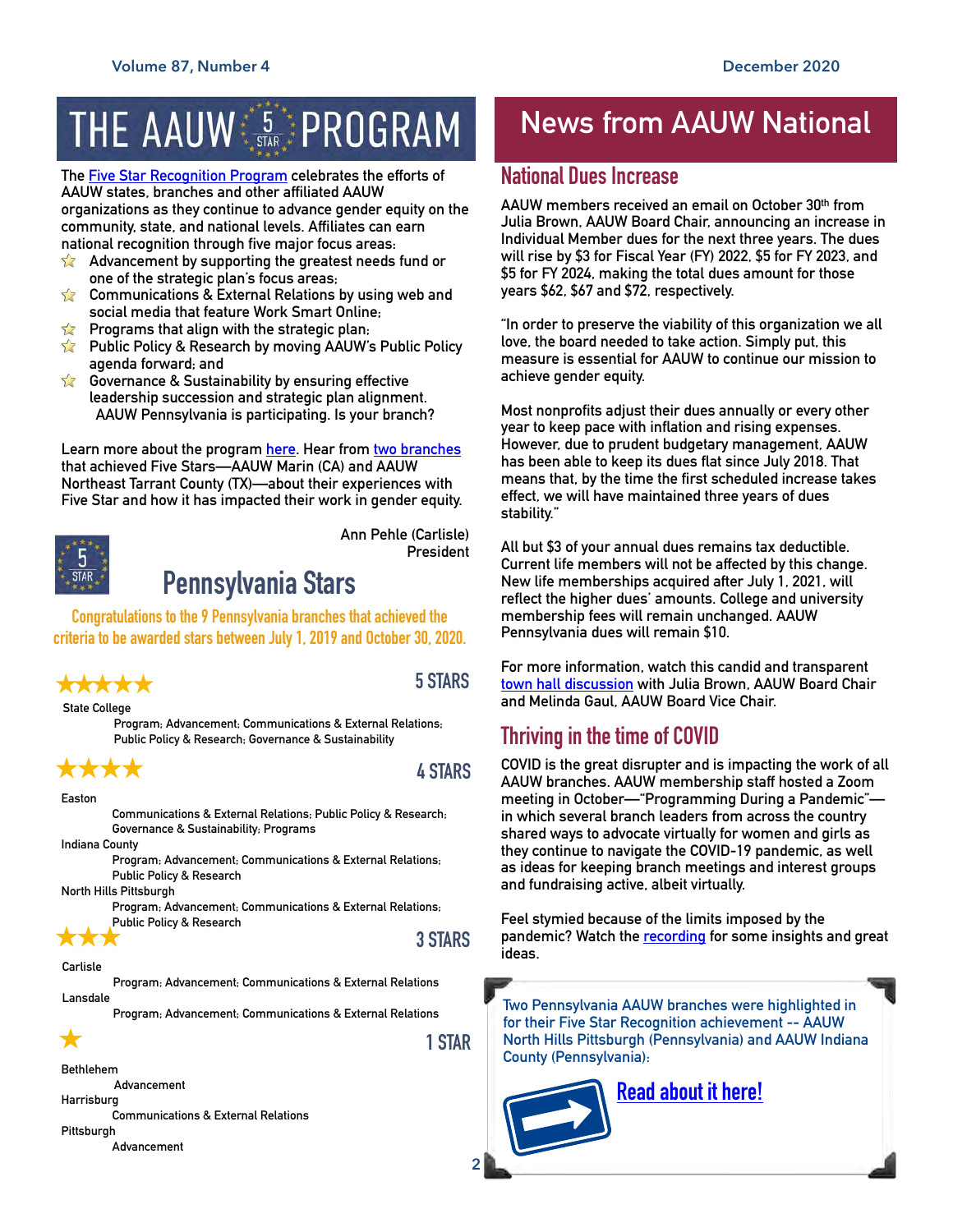## **Ready to Honor Branch Members? Here's How to Submit Annual Awards!**

**As your branch chooses members to honor with the Outstanding Woman, Member Making a Difference, or Gateway to Equity awards, you can now submit award information using an online form.**

**Use one online tool to report your awardees' names, information about their accomplishments, and submit photographs.**

**To submit information, just click this link:**

### **[AAUW PA Awards](https://www.surveymonkey.com/r/AAUWPAAwards)**

**We ask that you wait until all your awardees are identified before submitting.**

**The Deadline for reporting your honorees is February 15, 2021.**

**Pat Byerly is coordinating this effort and questions should go to her at [AAUWPAAD@gmail.com](mailto:AAUWPAAD@gmail.com)**

# **SUMMER RETREAT**

**Mark your calendars for the AAUW PA Summer Retreat. The Retreat will be July 23-24, 2021 beginning at 6:00pm on Friday with informal social and ending on Saturday at 3:00pm.**

**The venue is the Central Hotel and Conference Center in Harrisburg. We hope that COVID-19 will be behind us and will be able to meet in person. However, just in case, we are simultaneously planning for possible virtual event.**

**More information will be forthcoming as we continue to monitor the pandemic crisis. The action you need to take now is to mark your calendar to hold the dates.**





**Do you know your AAUW membership gives you access to some great discounts and special services exclusively offered to members? Explore at [https://www.aauw.org/](https://www.aauw.org/membership/benefits/) [membership/benefits/.](https://www.aauw.org/membership/benefits/)**

**Most used – by far – is the copying discount from OfficeDepot/OfficeMax. Use for** 

**AAUW and personal projects. Present your card for 2.5¢ Black/white and 22¢ color copies.** 



**Don't have a store near you? Order online and have the copies shipped to you.** 

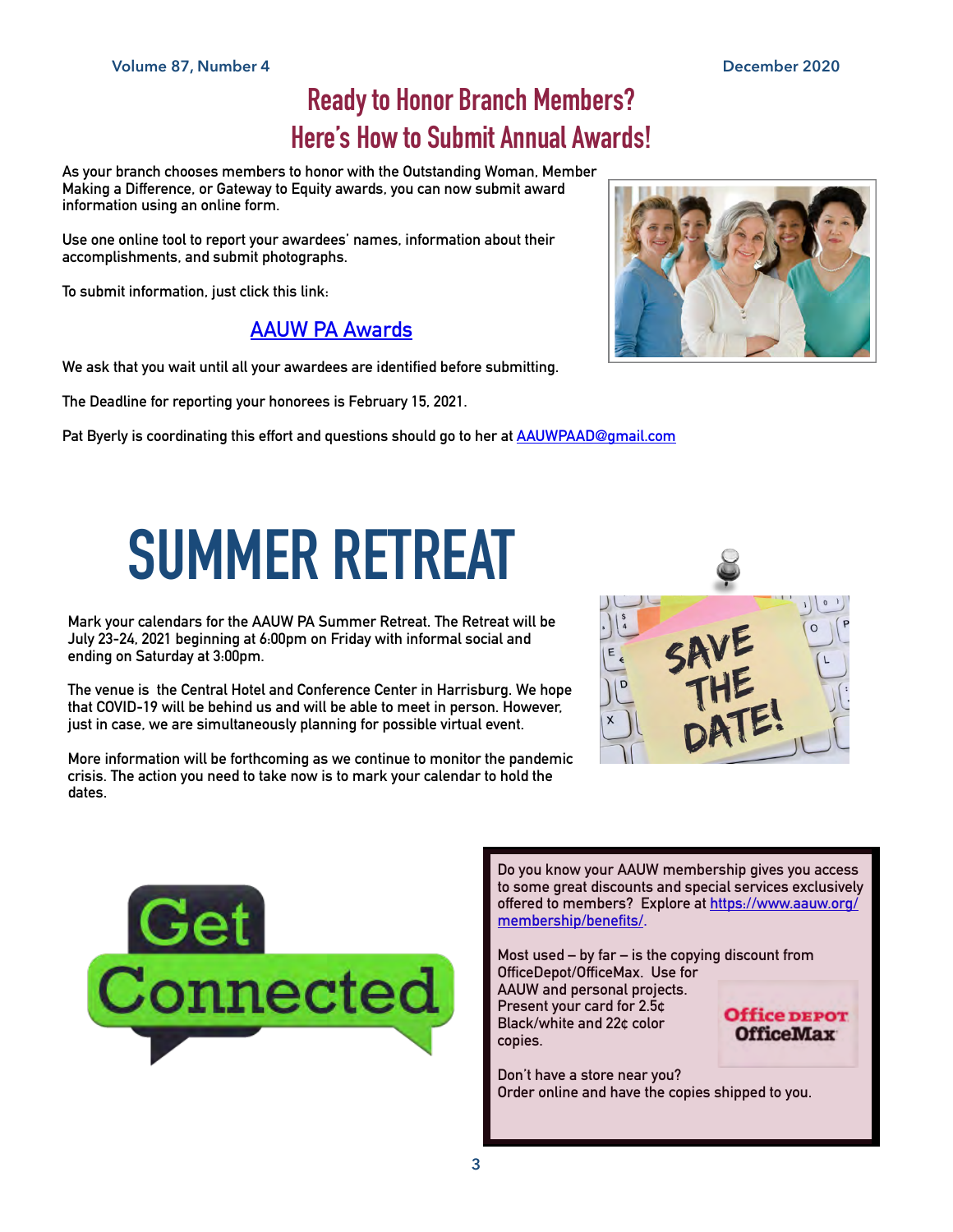#### **Volume 87, Number 4 December 2020**

## **Nominees for State Board Positions**

**Next spring, we will vote on candidates for state elected offices. Full voting details will be sent to Branch Presidents in the February FYI and will be included in the March Keystoner so all members will have them.**

**The committee would like to thank the candidates for agreeing to run and to serve if elected. The chair would also like to thank the Nominating Committee members for their excellent work: Eastern District: Martha Czop, Lower Bucks Branch; Central District: Nancy Sigrist, Carlisle Branch; Western District: Susan Wheatley, Indiana Branch; and Alternate: Holle Canatella, Lock Haven Branch (Central District).**

> **Deb Roney (Huntingdon) Nominating Committee Chair**

#### **FINANCE OFFICER: Dr. Ann Echols, State College Branch, formerly of the Blacksburg, VA, Branch**



**Ann is currently serving her second term as finance officer for State College Branch, which she joined in 2018 after having been a member in the Blacksburg (VA) Branch (1993-98). She graduated with a BBA degree (accounting) from Texas A&M University, an MBA (accounting and finance cognate) from Florida Atlantic University, and an EdD (vocational and technical education policy) and PhD (strategic management) from** 

**Virginia Tech.** 

**From 1994 until 2000, Ann taught and designed business courses at the undergraduate and graduate level. She has held teaching/research positions at Virginia Tech, Penn State's Smeal College of Business, The Freeman College of Management at Bucknell University, and Juniata College. She considers herself retired now, and she does volunteer service full-time.**

**When asked what she sees as the primary focus of AAUW-PA and how she would work toward that goal if elected, Ann replied:**

**"AAUW-PA serves as a conduit between national and the State's branches, helping to ensure they are aligned and support the mission and values of the organization while meeting the needs of local communities.**

**As a unified organization, I would like to see AAUW reduce barriers to membership, streamline the ease of processing membership applications online which may include reducing the number of membership schemes, as well as increase the attention given to closing the pay gap and promoting equity.**

**I believe AAUW-PA could increase its effectiveness by developing a stronger online presence [\(https://aauw-pa.aauw.net/](https://aauw-pa.aauw.net/)).**

**It is important to ensure that all Pennsylvania branches feel satisfied with the support they receive from both national and AAUW-PA, as well as have the resources needed to carry out the organization's agenda at the local level. Generating membership from Millenniums/Gen Y, and also from Gen Z, who began coming of age in 2013, is critical to our sustainability. We need to increase our understanding of how to align our programming and other opportunities with their needs while continuing to hold AAUW's mission as our "north star."** 

**If elected as AAUW-PA's finance officer, I will accurately account for our state finances and be transparent in doing so, while working to advocate for increased efficiencies as appropriate."**

#### **MEMBERSHIP VICE PRESIDENT: Randi Blauth, Easton Branch**

**Randi is currently the Membership VP for her branch, previously having served as Diversity and Inclusion officer for nine years, as president (2012-14), on the nominating committee and Facebook Communications. She co-founded the inter-branch study group Diversity: Deeds and Dialogue. In 2012, she was awarded the Teal Award and, in 2016, the Outstanding Woman Award, both from Bethlehem Branch, and the Member Making a Difference Award in 2020 from Easton Branch.**



**Randi is a frequent participant at state summer retreats and has attended four state conventions and three national conventions. She previously served on the state nominating committee and has presented on diversity and public policy issues at state conventions. From 2015-17, Randi served on the national Diversity and Inclusion task force.**

**Randi earned her BS Ed in library science from Kutztown University and holds secondary education and English as a Second Language (ESL) teaching certificates. Although she is now retired, she taught ESL at Northampton Community College for 16 years. She serves on the Bethlehem Area Public Library Board of Trustees and volunteers as an elementary school mentor and in the Orton-Gillingham reading program. She also volunteered with the Institute of Jewish/Christian Understanding at Muhlenberg College, doing workshops on Holocaust education for middle schoolers and high schoolers.** 

**When asked what she sees as the primary focus of AAUW-PA and how she would work toward that goal if elected, Randi answered: "The primary function of AAUW PA is to bring women together who are united in purpose in advancing equity for all women and girls across the state. Women can look to AAUW PA as a source for information and support for those shared values and advocate across the state with help from the state board officers. We learn together in our local, district, and state meetings and share our information and values with women in Pennsylvania who aren't yet members.** 

**I would have quarterly meetings with branch membership vice presidents to discuss how we can advance knowledge and share ideas locally of AAUW to attract new members. I think it's important to reach out to women whom we may think we have nothing in common, but need to realize that all women have common issues and I would encourage and help branches do so. AAUW provides many tools and ideas to use to attract new members and perhaps we can make our own. In addition, I would work with the state board to collaborate on new ideas for the advancement of membership and build on the structures put in place by our outgoing membership chair, Linda Tozier, who was a gem at her job."**

#### **SECRETARY: Ajla Laussegger, National and state member**

**Ajla is currently serving as AAUW-PA board secretary after having been elected in April 2019. She holds a BS degree in Business Administration, Financial Analysis from the University at Buffalo and a JD degree from the University of Cincinnati College of Law. She now serves as Associate General Counsel at Quaker Houghton and previously worked as an associate at Jones, Gregg, Creehan & Gerace, LLP. Ajla joined AAUW in 2018.**



**When asked what she sees as the primary focus of AAUW-PA and how she would work toward that goal if elected, Ajla replied:**

**"I think the primary focus is a split between financial equality for women, as well as racial justice and equality. We are moving into a new era, where discrimination of any kind is intolerable and only works to hurt those disadvantaged by it, and it is important we level the playing field for all.** 

**I will support the initiatives of AAUW PA, fully participating to engage branches, as well as members, to ensure the goals and core values of the organization are met."**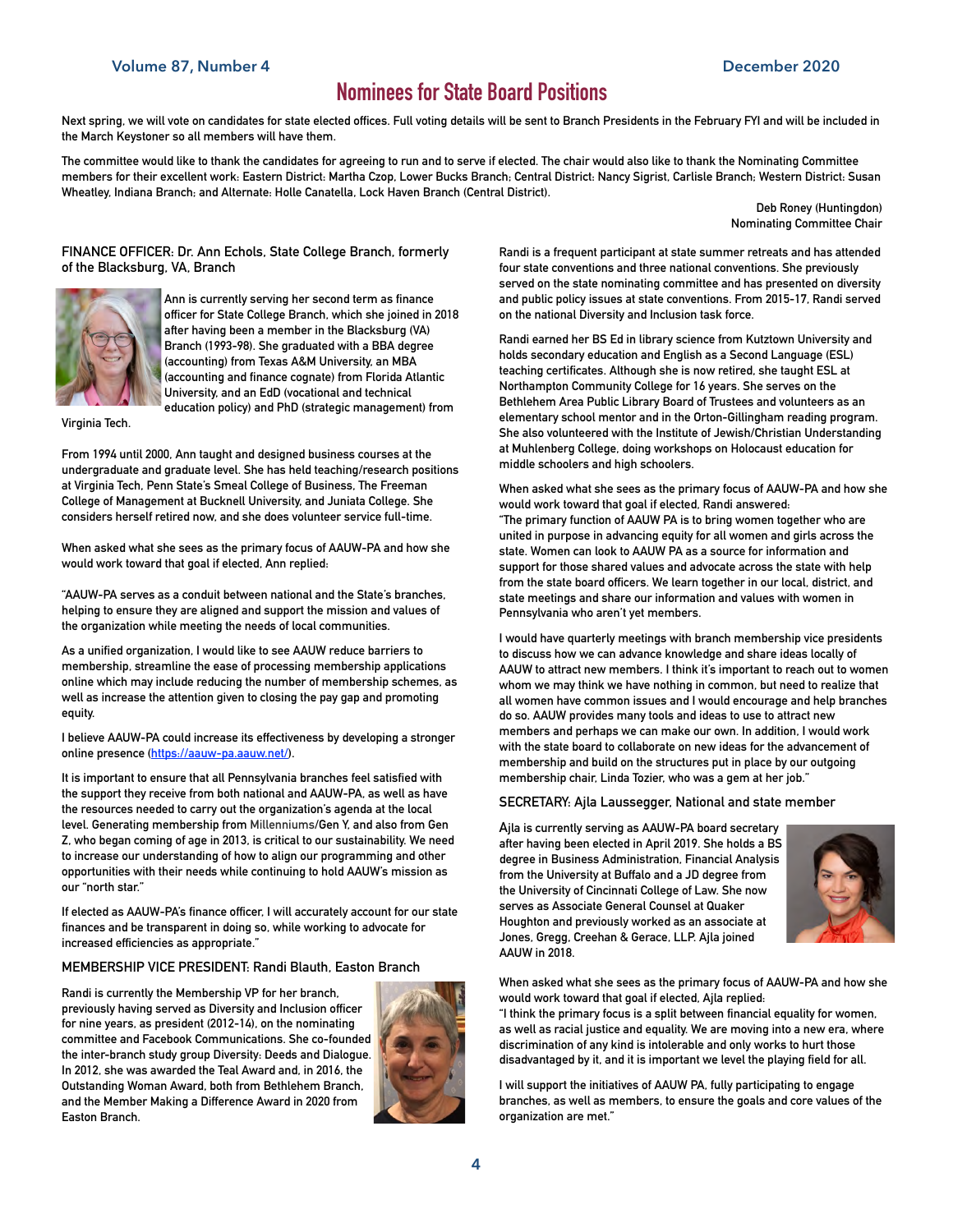# **Volume 87, Number 4 December 2020 From the Branches**

**Johnstown Branch matched funds with The CSB2 STEM Ecosystem, which serves Cambria, Somerset, Blair and Bedford Counties to purchase new STEM kits for the** 

**Cambria County Library.**

**Cambria County Library Youth Services Coordinator, Leah Johncola stated, "We are very excited to partner with AAUW Johnstown Branch and the CSB2 STEM Ecosystem to be able to receive these STEM kits and make them available to local non-profits to use for STEM programming***.***"**



LEAH JOHNCOLA

**Kits include four iPads, Dash** 

**and Dot robots, Magna-tiles and Legos. The kits will be made available to local non-profit organizations that do programming for children and would like to include STEM education.**

**AAUW Johnstown Branch has a history of offering STEM programs for young women to encourage interest in Science, Technology, Engineering and Math.**



**AAUW Carlisle's Public Policy committee persisted during the general election season to coordinate four, masked and/or socially distanced voter registration events, three with Hope Station, our favorite collaborator.** 

CARLISLE BRANCH MEMBERS BETH MCKINLEY AND KATIE PERKOWSKI

- **• September 15 at Project Share (Carlisle food bank) on distribution day with Hope Station's Professional & Educational Empowerment Center staff.**
- **• September 16 at Carlisle's Farmers' Market on the Square courtesy of St. John's Episcopal Church.**
- **• September 30 at Hope Station's Italian Ice Social.**
- **• October 17 at Hope Station with the ACES Group, Hope Station's Activism Change Empowerment Social Justice youth group.**



NANCY SIGRIST, HOPE STATION PROGRAM DIRECTOR JASON DIGGS, AND KATE **ELKINS** 



# **Toast to Tenacity**

**More than 2,500 people watched the webcast of Toast to Tenacity™ on August 26, 2020, the 100th anniversary of the day the 19th Amendment was adopted.** 

**Supporters across the country joined in the toast given by Vision 2020 President Lynn Yeakel: "On this 100th anniversary of** 

**American women's right to vote, we salute the suffragists:** 

**With gratitude for what they did in their time—and with determination to do what we must in our time.** 

**We honor their tenacity and the work they started. We pledge to complete** 

**their unfinished work to achieve equality and justice for all."**

**AAUW members across Pennsylvania virtually joined the Toast.**

JUNIATA STUDENT ORGANIZATION



PEGGY AND LENA SCHMIEDECKE (NORTH HILLS PITTSBURGH)



JOHNSTOWN BRANCH MEMBERS BETTY DUGAN, CLAIRE MONTOYA, AND MADELINE GYURE KATHY HOWANEK, BRANCH PRESIDENT, HOSTED THE EVENT AND IS THE PHOTOGRAPHER.



HUNTINGDON BRANCH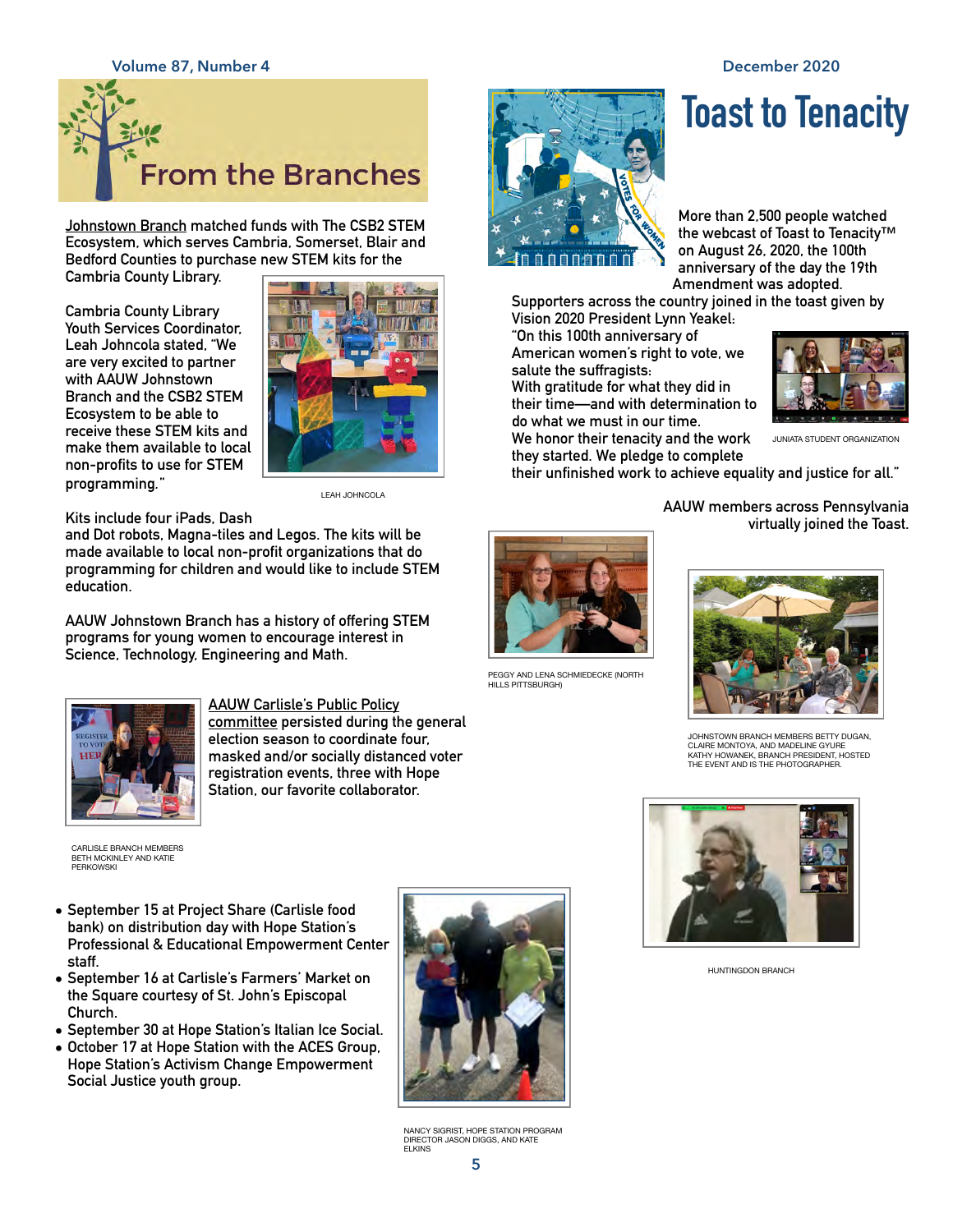## **EQUAL WORK DESERVES EQUAL PAY!**

# **Pay Equity**

**The new pay equity numbers by congressional district are out, and there is good news and bad news. The good news is that, in general, salaries** 

**increased. The median earnings for men in Pennsylvania increased 4% from \$53,269 to \$55,221, an increase of \$1,952. Women's median earnings went up 1% from \$43,243 to \$43,791, an increase of \$548. Unfortunately, income in Pennsylvania did not increase as much as in other states or for women compared to men, which means we fell from an earnings ratio of 81% or 21st out of all the states last year to 79% or 32nd out of all the states and the District of Columbia this year.** 

**When comparing each of our congressional districts this year to last year, men's earnings increased in sixteen of our eighteen districts with losses in the other two. Women's earnings only increased in 13 districts. Compare the [2019 Pay](https://aauw-pa.aauw.net/files/2019/10/2019-Pay-Gap-numbers.pdf)  [Gap](https://aauw-pa.aauw.net/files/2019/10/2019-Pay-Gap-numbers.pdf) to the [2020 Pay Gap](https://aauw-pa.aauw.net/files/2020/09/2020-Pay-Gap-numbers.pdf) to see where your congressional district stands.**

**These numbers are based on all women and are from the U.S. Census Bureau, American Community Survey, 2019 which does not include any data from this spring's impact on wages by Covid-19. The numbers are not broken down by race or ethnicity, but we know that the ratios for women of color are much worse.** 

**Barbara Price (Lower Bucks) Jacqui Rogers (Doylestown) Public Policy Co-Chairs**

# **Promote the FREE online AAUW Work Smart salary negotiation course**



**While the in-person 2-hour workshops are paused due to COVID, there is still an option for learning how to negotiate your salary for a new job or promotion.** 

**Promote AAUW's FREE online Work Smart course.** 

**Go [here](https://www.aauw.org/resources/programs/salary/) to for the course access. And, click Host a Workshop —scroll down to Promote AAUW Work Smart Online to download the promotion guide. Go to AAUW Pennsylvania website at<https://aauw-pa.aauw.net/aauw-work-smart/>for ideas for on how individuals and branches can be involved.**

## **AAUW FUNDS**



**As COVID cases rise across the state and nation, we all face a winter of greater isolation than usual, but doing something good for others is an effective way to make yourself feel better. Sigal Samuel, novelist and staff writer for Vox, conveys three suggestions for "How to Make This Winter Not Totally Suck, According to Psychologists" (14 Oct. 2020): "social connectedness, a clear purpose, and inspiration." Fortunately, AAUW membership can provide all three.**

**Samuel quotes Sonja Lyubomirsky, a psychology professor at the University of California Riverside, who notes, "studies show that anything we can do to direct our attention off of ourselves and onto other people or other things is usually productive and makes us happier."**

**As we enter the period of giving thanks and giving to others, make AAUW Funds part of your own happinessbuilding plan. You can contribute any amount at any time, and every donation is needed, welcomed, and appreciated.** 

**Easy ways to donate to AAUW:**

**By Credit Card or PayPal: Click the DONATE link on the AAUW homepage or go to [https://ww2.aauw.org/donate](https://ww2.aauw.org/donate-gift-new/)[gift-new/](https://ww2.aauw.org/donate-gift-new/). Once there, click the big blue button "Use my gift where it's needed most (Greatest Needs Fund)."**

**By Check: Make your check out to AAUW Funds with your preferred fund (Greatest Needs Fund) on the memo line. Send your check to your branch AAUW Funds Chair, if there is one, or to the Finance Officer if there is not. That officer can reference directions on how to submit donations to national here: [https://www.aauw.org/](https://www.aauw.org/resources/member/contribution-report-form/) [resources/member/contribution-report-form/.](https://www.aauw.org/resources/member/contribution-report-form/)**

**Thank you, and have a happy holiday season!**

**Deb Roney (Huntingdon) AAUW Funds Chair**

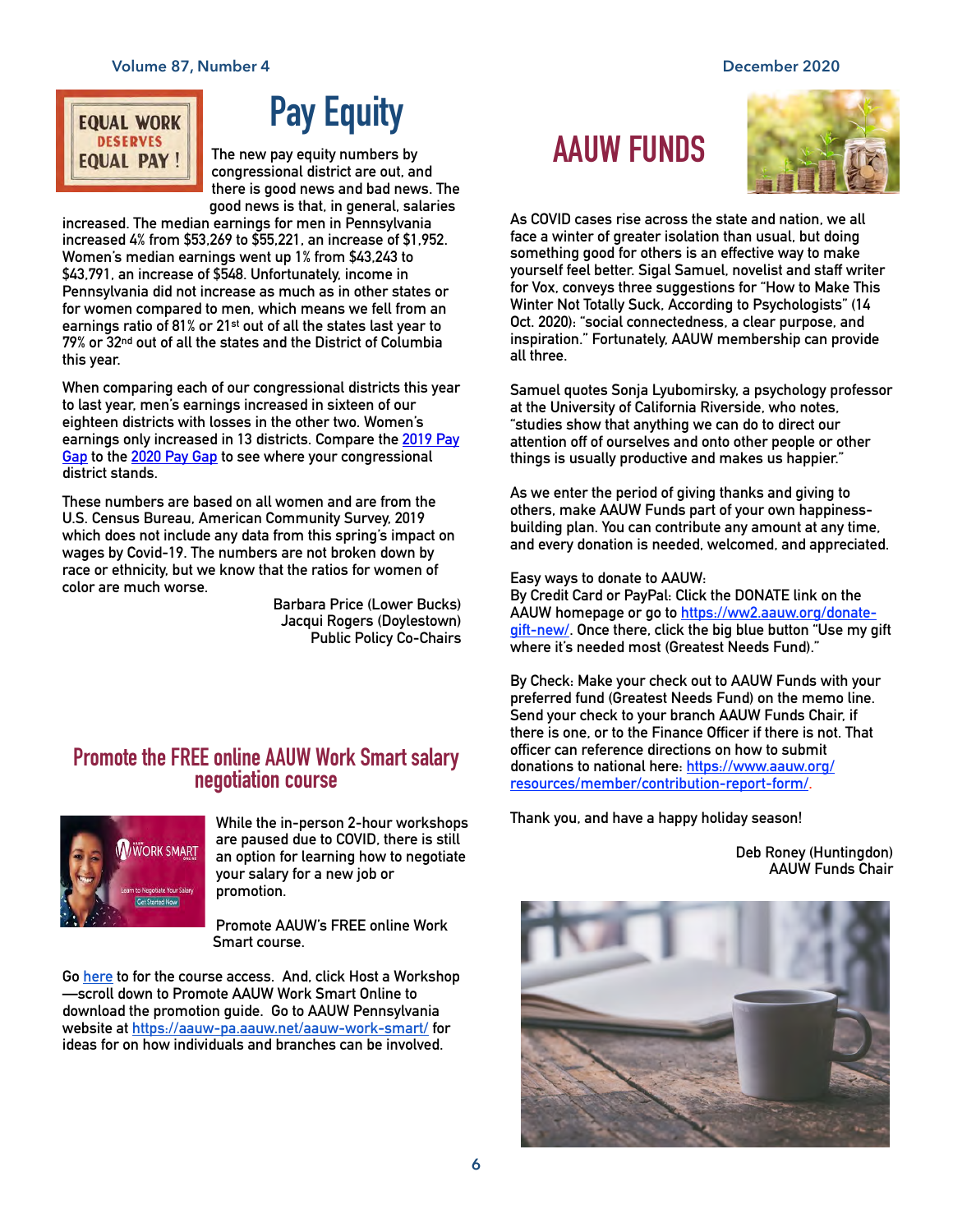#### **Volume 87, Number 4 December 2020**



**NCCWSL (National Conference for Collegiate Women Student Leaders)**

**AAUW Pennsylvania has transferred the eight awarded grants from postponed NCCWCL 2020 (due to COVID 19) funded by Pittsburgh (1), Carlisle (1), Bethlehem (2), and AAUW-PA (4) to NCCWSL 2021.**

**AAUW Pennsylvania will be awarding four NCCWSL grants for 2021. As a way to add more grants, AAUW-PA is offering the option for branches to support NCCWSL grant recipients through donations to the state. You can send your funds to AAUW-PA in increments of \$500 and the state will use these funds to support a Pennsylvania student through our application process.**

**If you choose this option, your branch will not get credit as a branch from national for a donation to NCCWSL, as the funds will go from the state to the student directly and not through national AAUW.**

#### **Funds need to be received by the state no later than February 23, 2021.**

**Branches may also individually provide a branch NCCWSL grant. If your branch does this please report it to state C/U Liaison Peggy Schmiedecke ([aauwpacu@gmail.com](mailto:aauwpacu@gmail.com)) for record keeping purposes.**

#### **NCCWSL May 26 – May 29, 2021**

**The AAUW-PA NCCWSL-Grant Application is now available at [https://aauw-pa.aauw.net/files/2020/09/NCCWSL-](https://aauw-pa.aauw.net/files/2020/09/NCCWSL-PAGrantApplicationForm2021.pdf)[PAGrantApplicationForm2021.pdf](https://aauw-pa.aauw.net/files/2020/09/NCCWSL-PAGrantApplicationForm2021.pdf)**

**This information has been communicated to e-affiliate students, College/University Members, Branch Presidents and C/U Branch Chairs. The application deadline is February 13, 2021. They may be sent via e-mail by midnight EST 2/13/2021 E-mail:**

> **AAUWPACU@gmail.com E-Mail Subject: AAUW-PA NCCWSL Grant Committee.**

> > **AAUW-PA NCCWSL Grants Committee c/o Peggy Schmiedecke, Chair 8231 Van Buren Drive Pittsburgh, PA 15237.**

#### **Student Impact Mini-Grant**

**U.S.Mail:**

**The Student Impact Mini-Grant application original deadline of October 30, 2020 has been extended until February 19, 2021 and will be awarded on a first come, first serve basis. Applications will be reviewed on an ongoing basis. The grant application selected will be eligible to receive a grant of up to \$200.**

**Go to [https://aauw-pa.aauw.net/files/2020/09/AAUW-PA-Mini-](https://aauw-pa.aauw.net/files/2020/09/AAUW-PA-Mini-Impact-Grant-Application-2020-2021.pdf)[Impact-Grant-Application-2020-2021.pdf](https://aauw-pa.aauw.net/files/2020/09/AAUW-PA-Mini-Impact-Grant-Application-2020-2021.pdf)**

**for information, ideas, resources and the application.**

**La Roche University AAUW Student Organization members Emily Twichel and Rebecca Koulibali joined efforts with LRU Student Government to help run information tables and voter registration to support the GOTV- All in Democracy Voter Education 2020 Action Plan.** 

> **Peggy Schmiedecke (North Hills Pittsburgh College/University Liaison**



LA ROCHE SENIOR EMILY TWICHEL, A DOUBLE MAJOR IN MARKETING AND MANAGEMENT

### AAUW-PA BOARD MEMBERS

| President                              | Ann Pehle (Carlisle)<br>aauwpa.president@gmail.com                  |
|----------------------------------------|---------------------------------------------------------------------|
| Program VP                             | Lee Wolfe (Lansdale)<br>aauwpapyp@qmail.com                         |
| <b>Membership VP</b>                   | Linda Tozier (North Hills Pittsburgh)<br>aauwpamembership@gmail.com |
| Secretary                              | Ajla Glavasevic Laussegger (National)<br>aauwpasecretary@gmail.com  |
| <b>Finance Officer</b>                 | Mary Jo Buckwalter (Doylestown)<br>aauwpafinance@qmail.com          |
| <b>AAUW Funds Chair</b>                | Deb Roney (Huntingdon)<br>aauwpaaauwfunds@gmail.com                 |
| <b>Administrative Director</b>         | Pat Byerly (Pittsburgh)<br>aauwpaad@gmail.com                       |
| <b>College/University Liaison</b>      | Peggy Schmiedecke (North Hills Pittsburgh)<br>aauwpacu@gmail.com    |
| <b>District Coordinator (East)</b>     | Eva Kaufmann (West Chester-Chester County)<br>aauwpaeast@qmail.com  |
| <b>District Coordinator (Central)</b>  | Sue Johnston (State College)<br>aauwpacentral@gmail.com             |
| <b>District Coordinator (West)</b>     | Paula Tomko (Johnstown)<br>aauwpawest@gmail.com                     |
| <b>Keystoner Editor</b>                | Peggy Jennings (Carlisle)<br>aauwpakeystoner@qmail.com              |
| <b>Public Policy</b><br>Co-Chair       | Barbara Price (Lower Bucks)<br>aauwpapp1@gmail.com                  |
| <b>Public Policy</b><br>Co-Chair       | Jacqui Rogers (Doylestown)<br>aauwpapp2@gmail.com                   |
| <b>Nomination Chair</b>                | Deb Roney (Huntingdon)<br>aauwpanominations@gmail.com               |
| <b>Conference Coordinator</b>          | Barb Zaborowski (National)<br>aauwpaconfcoord@gmail.com             |
| <b>Conference Registrar</b>            | Open                                                                |
| <b>Diversity &amp; Inclusion Chair</b> | Jordan Glover (State College)<br>aauwpadiversity@gmail.com          |
| <b>Bylaws Chair</b>                    | Susan Nenstiel (Allentown)<br>aauwpabylaws@gmail.com                |
| <b>Archives Chair</b><br>(Off Board)   | Linda Robbins (Allentown)<br>aauwpaarchives@gmail.com               |